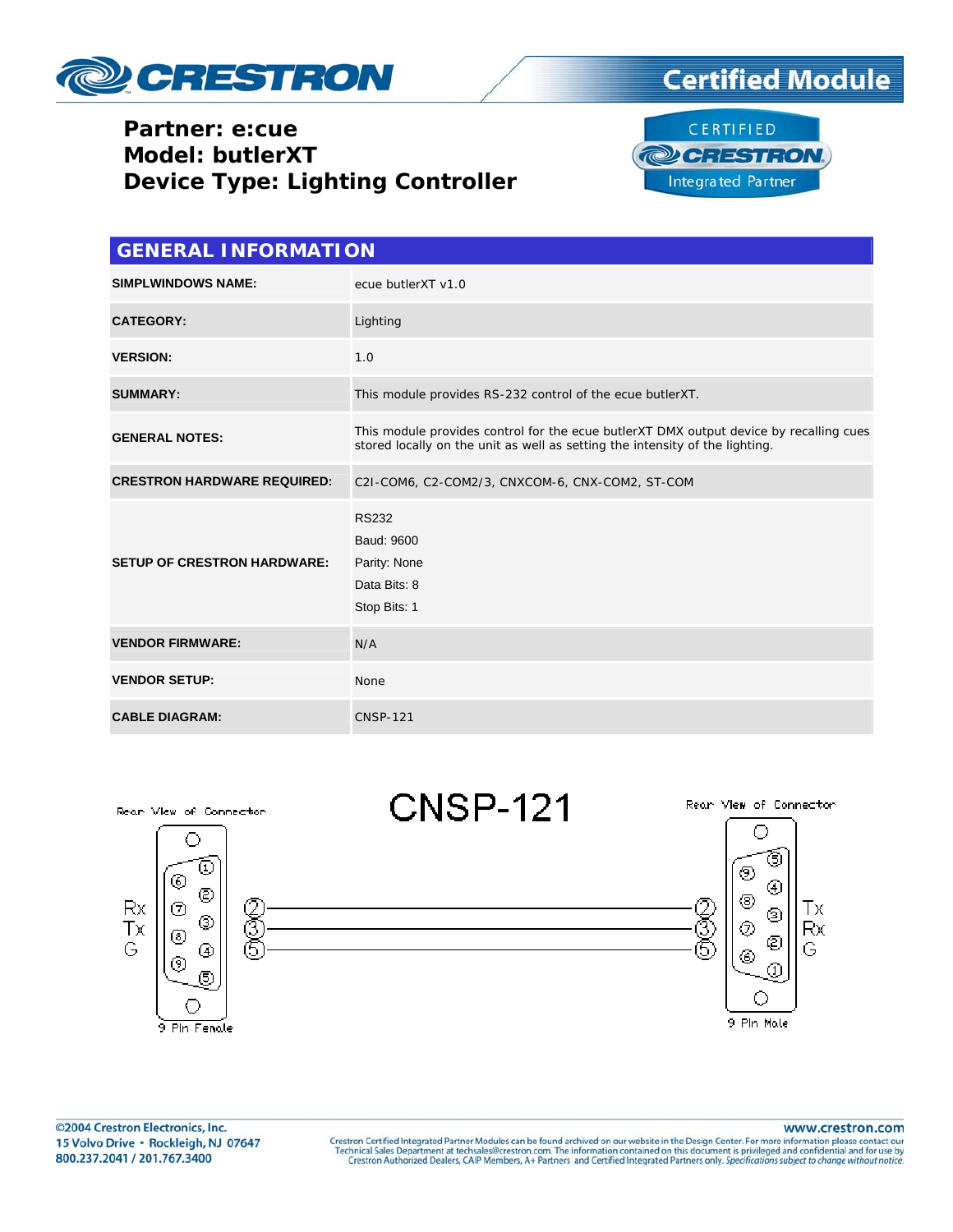

## **Partner: e:cue Model: butlerXT Device Type: Lighting Controller**





| <b>CONTROL:</b>        |   |                                                                                 |
|------------------------|---|---------------------------------------------------------------------------------|
| <b>Intensity_Value</b> | A | Used to set lighting intensity. Use with a slider definition on touchpanel.     |
| Intensity_Up/Down      | D | Press to set lighting intensity.                                                |
| Cue_Value_Recall       | A | Use to directly select a cue to recall. Can be used with an analog init symbol. |
| Cue_Keypad_<0-9>       | D | Pulse to select cue value to recall.                                            |
| Cue_Keypad_Up/Down     | D | Pulse to increase or decrease cue value by one.                                 |
| Cue_Keypad_Clear       | D | Pulse to clear cue value.                                                       |
| Cue_Keypad_Enter       | D | Pulse to recall cue value selected using cue_keypad_<0-9> signals.              |
| Next_Cue               | D | Pulse to select next cue.                                                       |
| <b>Previous Cue</b>    | D | Pulse to select previous cue.                                                   |
| Pause/Play             | D | Pulse to pause or play current cue.                                             |

| <b>FEEDBACK:</b>              |   |                                                                                                                                                                                 |  |  |
|-------------------------------|---|---------------------------------------------------------------------------------------------------------------------------------------------------------------------------------|--|--|
| <b>Intensity_Value</b>        | A | Displays the current intensity value. Can be used with gauge or slider touchpanel<br>definition.                                                                                |  |  |
| <b>Intensity_Scaled_Value</b> | A | Displays the current intensity value as a range from 0-100. Can be used with a<br>digital gauge definition on touchpanel.                                                       |  |  |
| Cue Keypad Out                | A | Displays the cue value selected using the keypad. If the value was selected using<br>the keypad 0-9 buttons, cue keypad enter must be triggered to send cue value to<br>device. |  |  |
| <b>To Device</b>              | S | Serial signal to be routed to a 2-way serial com port.                                                                                                                          |  |  |

www.crestron.com

Crestron Certified Integrated Partner Modules can be found archived on our website in the Design Center. For more information please contact our Technical Sales Department at techsales@crestron.com. The information contain